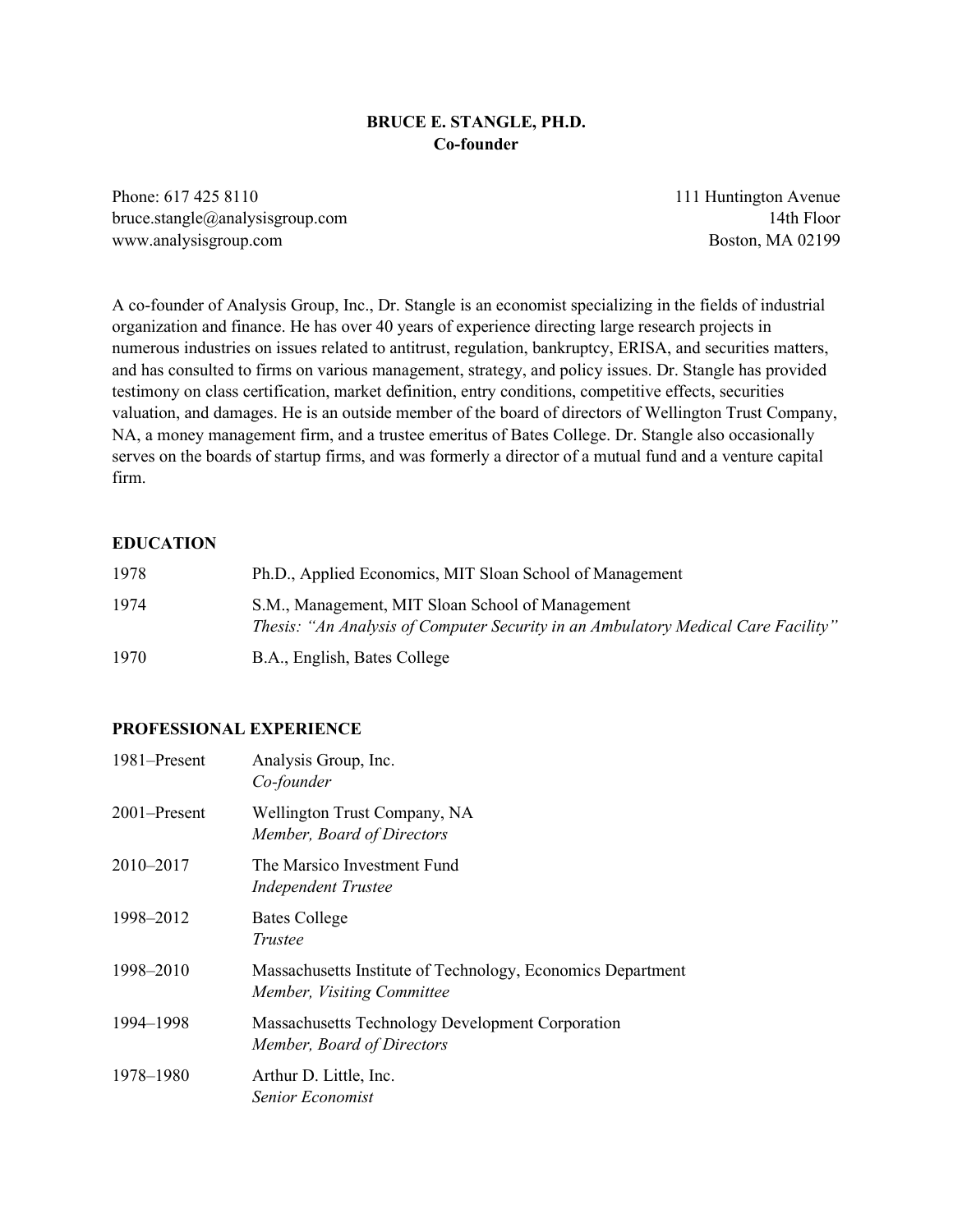## **DISSERTATION**

"Price Determination in the Markets for Beef," Committee: M.A. Adelman (Chair), Paul L. Joskow, Lester C. Thurow

## **SELECTED PUBLICATIONS AND PRESENTATIONS**

"State vs. Local Management of Pension Assets: Effects of the Massachusetts Chapter 68 Public Pension Reform," with D. Lee Heavner, Yao Lu, Alex Iselin, and Priyanka Singh, *The Journal of Retirement* 8(2): 50–75 (Fall 2020)

"Keeping Covenants: Getting Debt Ratios Right," with John Drum and Richard Starfield, *Journal of Accountancy* (June 2018)

"Back to the Future: Revisiting Class Certification in In Re: Visa Check/MasterMoney Antitrust Litigation Under the Standards Enunciated in In Re: Initial Public Offering Securities Litigation," participant in mock hearing at New York State Bar Association, Antitrust Law Section Annual Meeting (January 26, 2012)

"Risk of hepatotoxicity-related hospitalizations among patients treated with opioid/acetaminophen combination prescription pain medications," with Mei Sheng Duh, Francis Vekeman, Caroline Korves, Patrick Lefebvre, Ellison Dial, Dominick Latrémouille-Viau, Robert S. Wei, Marie-Hélène Lafeuille, Edward Michna, and Paul E. Greenberg, *Pain Medicine* 11; 11(11): 1718–1725 (2010)

"Securities class action doesn't suit us," with Gaurav Jetley, guest op-ed column, *The Economic Times – India* (May 20, 2010)

"What Did Satyam Investors Lose?" with Gaurav Jetley, guest op-ed column, *The Economic Times* (February 25, 2009)

"Calculating Cartel Overcharges," presented at Fordham Law School (November 2007–2011)

*An Assessment of Competition in California Title Insurance and Escrow Markets*, with Bruce A. Strombom, report prepared for First American Title Insurance Company (August 30, 2006)

*Evaluation of Proposed Regulations for the California Title Insurance and Escrow Industry*, with Bruce A. Strombom, report prepared for First American Title Insurance Company (August 30, 2006)

*Competition and Title Insurance Rates in California*, with Bruce A. Strombom, report prepared for First American Title Insurance Company (January 23, 2006)

"Market Efficiency Versus Behavioral Finance," with Burton Malkiel and Sendhil Mullainathan, *Journal of Applied Corporate Finance* 17(3):74–84 (Summer 2005)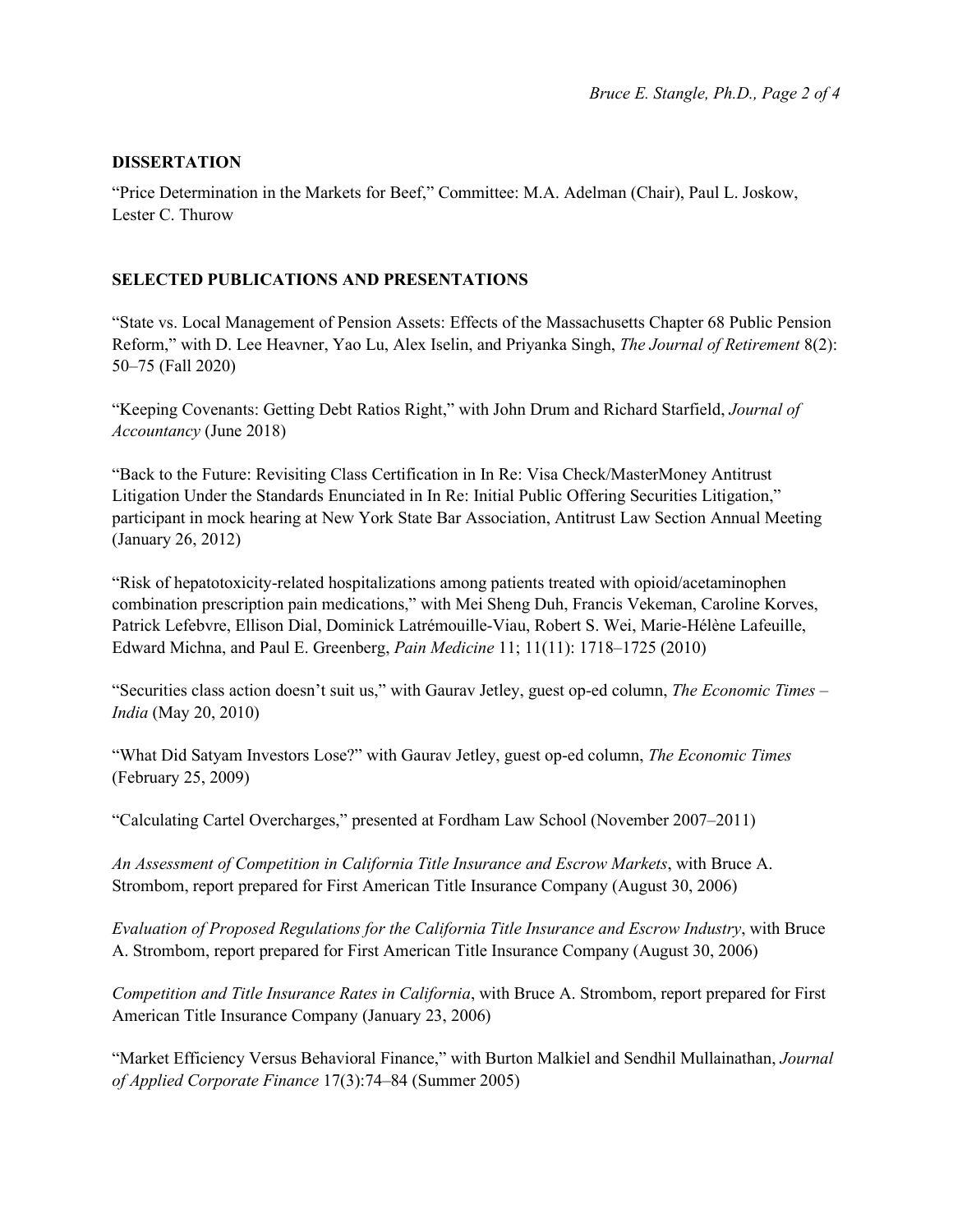"Is Competitive Entry Free? Bypass and Partial Deregulation in Natural Gas Markets," with Paul W. MacAvoy and Daniel F. Spulber, *Yale Journal on Regulation* (1989)

"Economics of U.S. and Pacific Rim Insurance Markets," invited paper presented at the American Bar Association annual meeting, Hawaii (August 8, 1989)

"How Much Is Your Bank Worth?" with Michael F. Koehn and Laura Stiglin, *1988 Bank Performance Annual*, Edwin B. Cox, ed., Boston, MA: Warren, Gorham & Lamont (1988)

"Market Share and Profitability," with M.A. Adelman, *Antitrust and Regulation: Essays in Memory of John J. McGowan*, Franklin M. Fisher, ed., Cambridge, MA: MIT Press (1985)

"New Antitrust Chief and Herfindahl Index," with William C. Pelster, *New York Law Journal* (1981)

"The Effect of Deposit-Rate Ceilings on Bank Risk: A Comment," with Michael F. Koehn, *Journal of Banking & Finance* 4(5):381–386 (December 1980)

*The Determinants of Systematic Risk and the Cost of Capital for the Regulated Electric Utility Industry*, working paper, MIT Sloan School of Management (1976)

"Federal Regulation of Energy, 1972–1974," with Paul W. MacAvoy, presented at the American Association for the Advancement of Science Annual Meeting, Session on Regulation, chaired by Professor George J. Stigler, New York (January 1975); also published in *Technology Review* (1975)

## **TESTIMONY (covering at least the past five years)**

#### **DST Systems, Inc. ERISA litigation**

*Arbitration*

Expert report, deposition testimony, and arbitration testimony in several hundred arbitrations regarding claims under ERISA of breach of fiduciary duty and failure to monitor by the DST 401(k) retirement plan committee.

## **SunTrust 401(k) Plan Affiliated Funds ERISA litigation**

*US District Court, Northern District of Georgia* Deposition testimony in an ERISA case regarding damages and breach of fiduciary duty of a retirement plan committee.

## **Niaspan antitrust litigation** *US District Court, Eastern District of Pennsylvania* Deposition testimony regarding damages in a case involving alleged delay of generic entry.

 **Lamictal direct purchaser antitrust litigation** *US District Court, District of New Jersey* Deposition testimony regarding damages in a case involving alleged delay of generic entry.